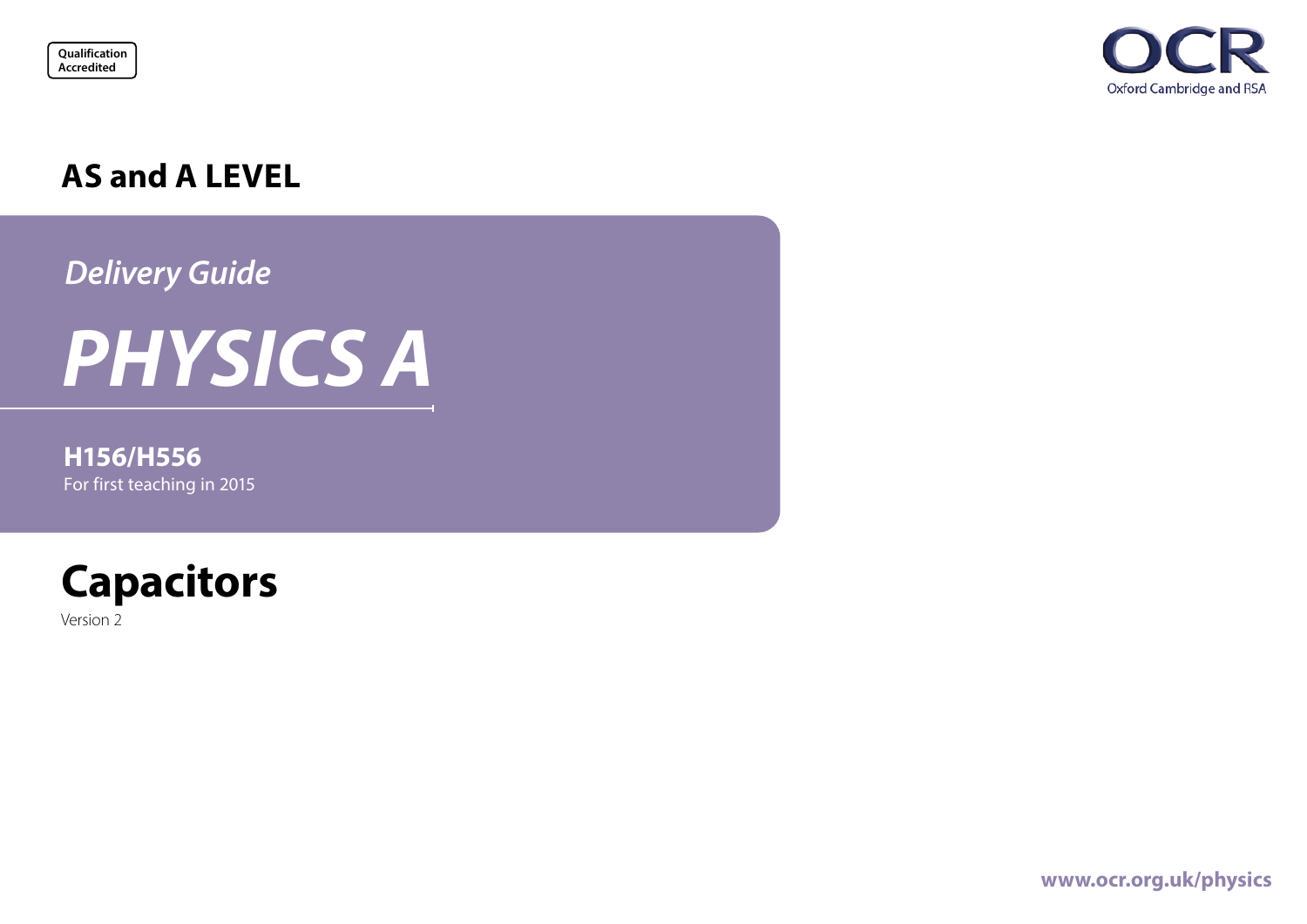AS and A Level Physics A Delivery Guide

## **AS and A LEVEL** *PHYSICS A*

Delivery guides are designed to represent a body of knowledge about teaching a particular topic and contain:

- Content: A clear outline of the content covered by the delivery guide;
- Thinking Conceptually: Expert guidance on the key concepts involved, common difficulties students may have, approaches to teaching that can help students understand these concepts and how this topic links conceptually to other areas of the subject;
- Thinking Contextually: A range of suggested teaching activities using a variety of themes so that different activities can be selected which best suit particular classes, learning styles or teaching approaches.

If you have any feedback on this Delivery Guide or suggestions for other resources you would like OCR to develop, please email resources.feedback@ocr.org.uk

| Curriculum Content                | Page 3  |  |
|-----------------------------------|---------|--|
| Thinking Conceptually             | Page 4  |  |
| Thinking Contextually             | Page 6  |  |
| Thinking Contextually: Activities | Page 7  |  |
| Learner Resource                  | Page 10 |  |



## **Would you prefer a Word version?**

Did you know that you can save this pdf as a Word file using Acrobat Professional?

Simply click on **File > Export to** and select **Microsoft Word**

(If you have opened this PDF in your browser you will need to save it first. Simply right click anywhere on the page and select *Save as . . .* to save the PDF. Then open the PDF in Acrobat Professional.)

If you do not have access to Acrobat Professional there are a number of **free** applications available that will also convert PDF to Word (search for *pdf to word* converter).



#### We value your feedback

We'd like to know your view on the resources we produce. By clicking on the icon above you will help us to ensure that our resources work for you.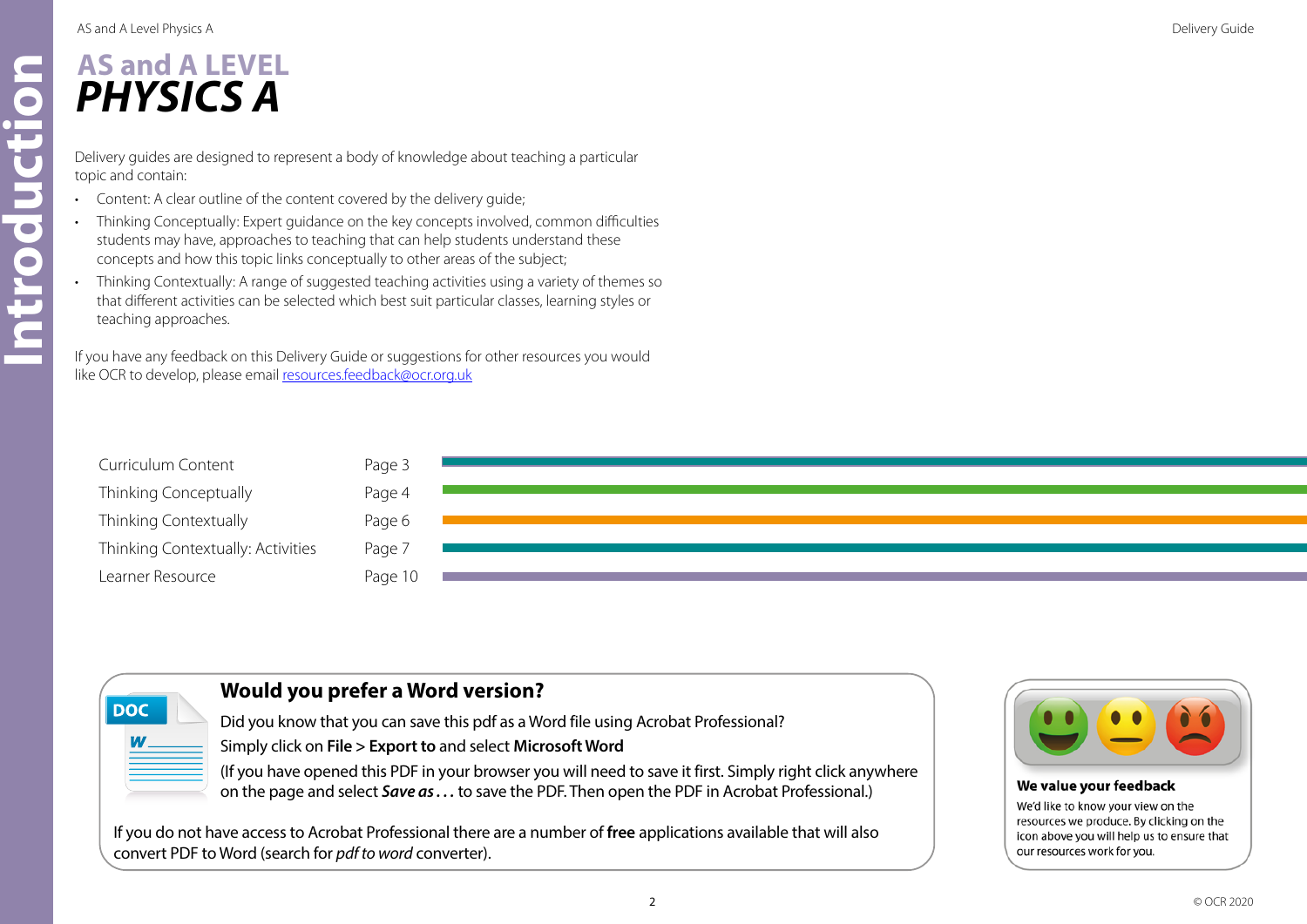**Curriculum content**

<span id="page-2-0"></span>Curriculum content

The study of capacitors provides the catalyst for understanding the nature of electrical charge, enhancing experimental skills, improving analytical skills and understanding the importance of exponential functions.

The table below summarises the key learning outcomes for the topic of capacitors.

| 6.1.1 Capacitors; including parallel plate<br>capacitor 6.2.3(b)                                                                                                                                                                                                                                                                                                                                                                                                                                                                                                         | 6.1.2 Energy stored by capacitors                                                                                                                                                                                                                                                             | 6.1.3 Charging and discharging of<br>capacitors                                                                                                                                                                                                                                                                                                     |  |
|--------------------------------------------------------------------------------------------------------------------------------------------------------------------------------------------------------------------------------------------------------------------------------------------------------------------------------------------------------------------------------------------------------------------------------------------------------------------------------------------------------------------------------------------------------------------------|-----------------------------------------------------------------------------------------------------------------------------------------------------------------------------------------------------------------------------------------------------------------------------------------------|-----------------------------------------------------------------------------------------------------------------------------------------------------------------------------------------------------------------------------------------------------------------------------------------------------------------------------------------------------|--|
| The basic construction of a<br>$\bullet$<br>capacitor, e.g. two parallel plates<br>separated by an insulator.<br>How the capacitor plates acquire<br>$\bullet$<br>equal but opposite charges.<br>Capacitance C of a capacitor and<br>$\bullet$<br>the equation $Q = VC$ .<br>Capacitors connected in<br>$\bullet$<br>combinations.<br>The equations<br>$\bullet$<br>$C = (C_1^{-1} + C_2^{-1} + )^{-1}$<br>and $C = C_1 + C_2 + $<br>Analysis of circuits with capacitors.<br>$\bullet$<br>Parallel plate capacitor and<br>$\bullet$<br>and $C = \frac{\mathcal{E}A}{4}$ | The area under a graph of p.d.<br>$\bullet$<br>against charge being equal to<br>energy.<br>Energy stored by a capacitor.<br>$\bullet$<br>The equations $W = \frac{1}{2}QV$<br>$\bullet$<br>$W = \frac{1}{2} \frac{Q^2}{C}$ and<br>$W = \frac{1}{2} V^2 C$<br>Uses of capacitors.<br>$\bullet$ | Charging and discharging<br>capacitors through a resistor.<br>Time constant of a circuit.<br>The equations<br>$x = x_0 e^{-\frac{t}{CR}}$ and<br>$x = x_0(1 - e^{-\frac{t}{CR}})$<br>Modelling the discharge of a<br>$\bullet$<br>capacitor using a spreadsheet.<br>Exponential decay of charge,<br>$\bullet$<br>current and p.d. in a C-R circuit. |  |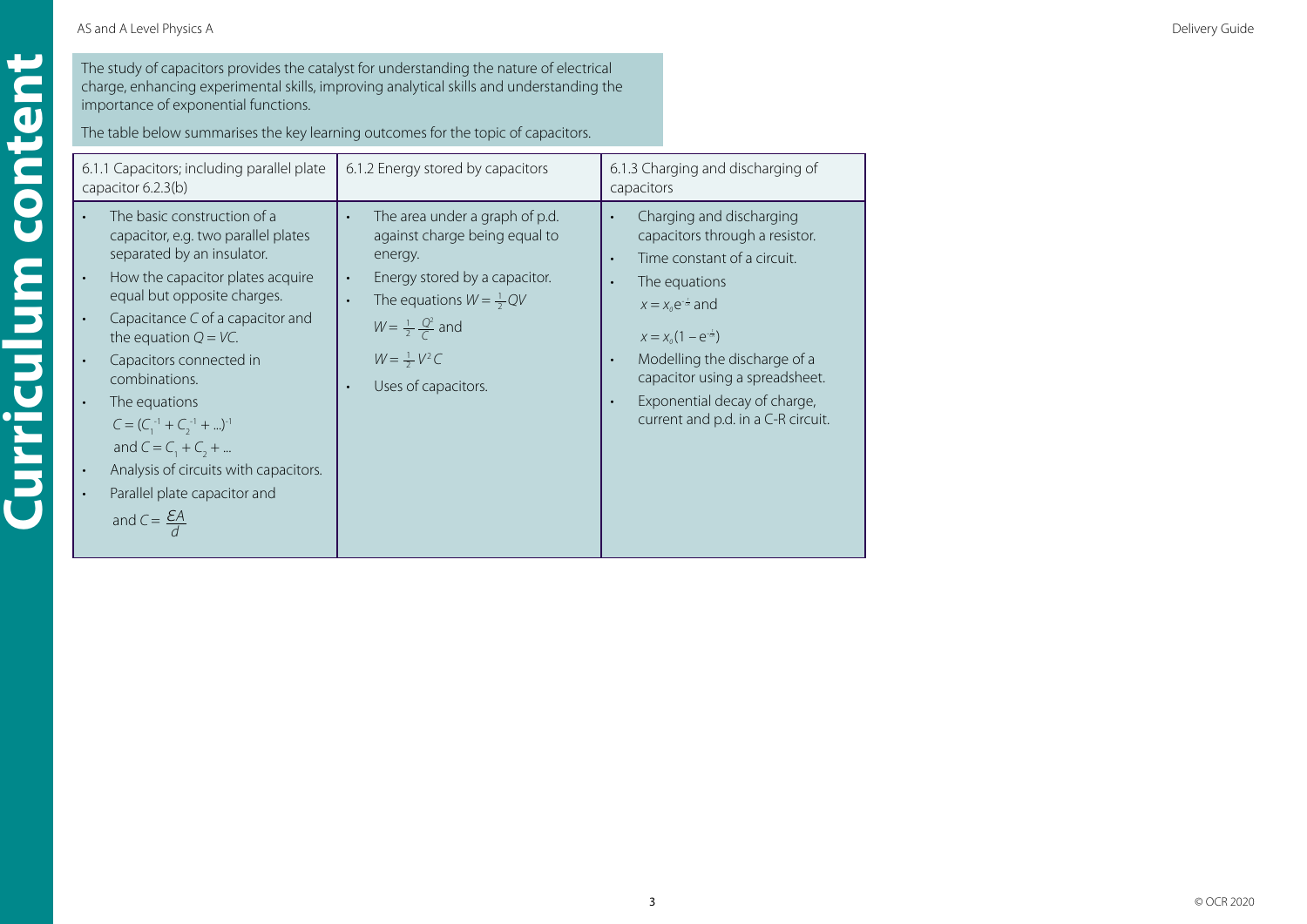- National STEM Centre; short video clip on a bin-bag capacitor: <http://www.nationalstemcentre.org.uk/elibrary/resource/4097/bin-bag-capacitor>
- Simulation of charging a capacitor: <http://phet.colorado.edu/en/simulation/capacitor-lab>
- Applet; charging capacitor:<http://lectureonline.cl.msu.edu/~mmp/kap23/RC/app.htm>
- YouTube; factors affecting capacitance: <http://www.youtube.com/watch?v=jOBoDixh7lY>
- HyperPhysics; capacitors: <http://hyperphysics.phy-astr.gsu.edu/hbase/electric/capac.html>
- Institute of Physics; Teaching Advanced Physics (TAP) on capacitor:<https://spark.iop.org/collections/capacitors>

#### **Common misconceptions and difficulties**

<span id="page-3-0"></span>

| Approaches to teaching the content<br>of capacitors. | Physics is, by its very nature, a practical subject. Experimental work must be carried out by the students, or at least demonstrated by the teacher, if the learners are to understand the intricacies                                                                                                                                                                                                                                                                                                                                                                                                                                                                                                                                                                                                          |
|------------------------------------------------------|-----------------------------------------------------------------------------------------------------------------------------------------------------------------------------------------------------------------------------------------------------------------------------------------------------------------------------------------------------------------------------------------------------------------------------------------------------------------------------------------------------------------------------------------------------------------------------------------------------------------------------------------------------------------------------------------------------------------------------------------------------------------------------------------------------------------|
|                                                      | The following websites provide helpful resources for teachers.                                                                                                                                                                                                                                                                                                                                                                                                                                                                                                                                                                                                                                                                                                                                                  |
|                                                      | National STEM Centre; short video clip on a bin-bag capacitor: http://www.nationalstemcentre.org.uk/elibrary/resource/4097/bin-bag-capacitor                                                                                                                                                                                                                                                                                                                                                                                                                                                                                                                                                                                                                                                                    |
|                                                      | Simulation of charging a capacitor: http://phet.colorado.edu/en/simulation/capacitor-lab                                                                                                                                                                                                                                                                                                                                                                                                                                                                                                                                                                                                                                                                                                                        |
|                                                      | Applet; charging capacitor: http://lectureonline.cl.msu.edu/~mmp/kap23/RC/app.htm                                                                                                                                                                                                                                                                                                                                                                                                                                                                                                                                                                                                                                                                                                                               |
|                                                      | YouTube; factors affecting capacitance: http://www.youtube.com/watch?v=jOBoDixh7lY                                                                                                                                                                                                                                                                                                                                                                                                                                                                                                                                                                                                                                                                                                                              |
|                                                      | HyperPhysics; capacitors: http://hyperphysics.phy-astr.gsu.edu/hbase/electric/capac.html                                                                                                                                                                                                                                                                                                                                                                                                                                                                                                                                                                                                                                                                                                                        |
|                                                      | Institute of Physics; Teaching Advanced Physics (TAP) on capacitor: https://spark.iop.org/collections/capacitors                                                                                                                                                                                                                                                                                                                                                                                                                                                                                                                                                                                                                                                                                                |
|                                                      | Examination papers reveal a number of areas where students struggle. The table below, which by no means is exhaustive, offers possible strategies to resolve some of the issues.                                                                                                                                                                                                                                                                                                                                                                                                                                                                                                                                                                                                                                |
| <b>Misconceptions and</b>                            | <b>Comments</b>                                                                                                                                                                                                                                                                                                                                                                                                                                                                                                                                                                                                                                                                                                                                                                                                 |
| <b>difficulties</b><br>The term capacitance          | is independent of both potential difference across the capacitor and the charge stored on each capacitor plates. The capacitance C depends on the<br>plates.<br>Solution:<br>capacitance range. See Lesson Element - Build and test your own capacitor                                                                                                                                                                                                                                                                                                                                                                                                                                                                                                                                                          |
| Charge stored by capacitors in<br>series             | A-level students can comfortably use the equation $Q = VC$ to solve problems. However, many struggle to appreciate that the capacitance C of a capacitor<br>physical construction of the capacitor – the insulation used between the plates, the separation between the plates and the area of overlap between the<br>Teacher demonstration of charge proportional to potential difference experiment using a parallel plate capacitor, e.h.t. supply and coulomb-meter.<br>Students can build a capacitor using card and aluminium foil and then investigate the factors affecting its capacitance using a mutimeter set to the<br>The idea that two capacitors of very different capacitances connected in series to a battery will each store the same charge is an enigma to many<br>students.<br>Solution: |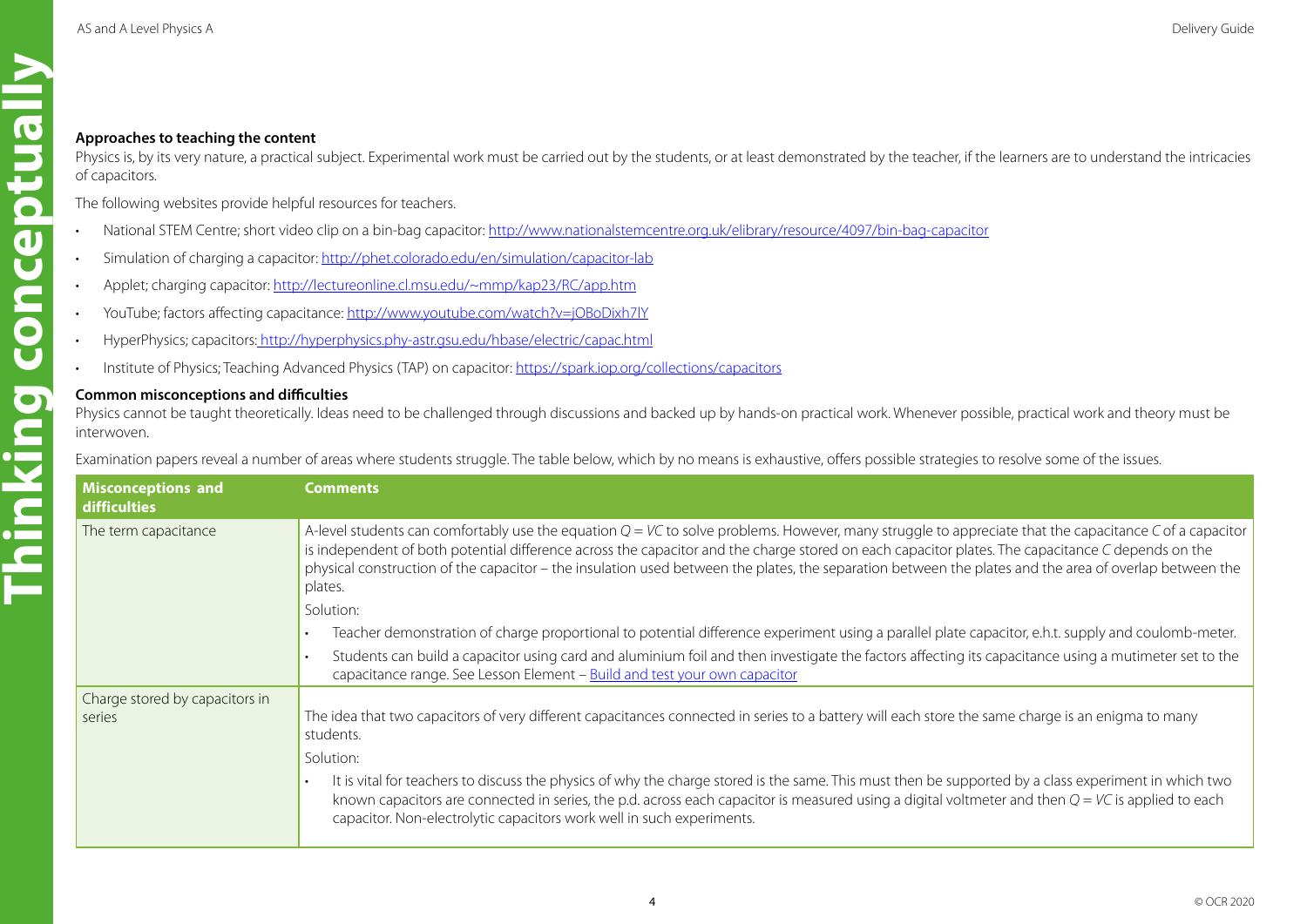| <b>Misconceptions and</b><br>difficulities<br>Energy stored by a capa      |
|----------------------------------------------------------------------------|
|                                                                            |
| The exponential decay<br>charge (or current or p.<br>discharging capacitor |
| Using spreadsheets to r<br>discharge of a capacito                         |
|                                                                            |

| <b>Misconceptions and</b><br><b>difficulities</b>                                                         | <b>Comments</b>                                                                                                                                                                                                                                                                                                                                                                    |  |  |
|-----------------------------------------------------------------------------------------------------------|------------------------------------------------------------------------------------------------------------------------------------------------------------------------------------------------------------------------------------------------------------------------------------------------------------------------------------------------------------------------------------|--|--|
| Energy stored by a capacitor                                                                              | Many students can effortlessly use all three equations for the energy stored. However, the simple idea that stored energy $\propto$ p.d. <sup>2</sup> for a given capacitor is<br>often not appreciated.                                                                                                                                                                           |  |  |
|                                                                                                           | Solution:                                                                                                                                                                                                                                                                                                                                                                          |  |  |
|                                                                                                           | Connect a small electric motor across a 0.1 F capacitor. The capacitor is charged and then discharged through the motor which raises a small blob of<br>Blu-Tack. It is clear to see that the gain in GPE of the load is definitely more than doubled when the p.d. is doubled. Discussion can focus on energy<br>$\propto$ p.d. <sup>2</sup>                                      |  |  |
| The exponential decay of<br>charge (or current or p.d.) for a<br>discharging capacitor                    | Teachers will be aware of the misuse of the term 'exponential decay'. For many students, any non-linear decreasing curve represents exponential decay.<br>The constant-ratio property of exponential decay is also not appreciated. It is important for a teacher to invest some time on simple graphs before<br>launching into the complex equations for a discharging capacitor. |  |  |
|                                                                                                           | Solution:                                                                                                                                                                                                                                                                                                                                                                          |  |  |
|                                                                                                           | Use an Excel spreadsheet to show data for a variety of equations, including exponential decay. Use the data to show that only the exponential decay<br>function has a constant-ratio characteristic.                                                                                                                                                                               |  |  |
| Using spreadsheets to model the                                                                           |                                                                                                                                                                                                                                                                                                                                                                                    |  |  |
| discharge of a capacitor                                                                                  | The use of spreadsheets in Physics A is new and a requirement from Ofqual. The idea of modelling and iterative techniques may also be new to teachers.<br>Solution:                                                                                                                                                                                                                |  |  |
|                                                                                                           | Teachers must become competent with using spreadsheets (eg Excel). They can then effectively guide their students when modelling the discharge                                                                                                                                                                                                                                     |  |  |
|                                                                                                           | <u>of a capacitor</u> using the equation $\frac{\Delta Q}{\Delta t} = -\frac{Q}{CR}$                                                                                                                                                                                                                                                                                               |  |  |
|                                                                                                           |                                                                                                                                                                                                                                                                                                                                                                                    |  |  |
|                                                                                                           | OCR has provided PAG resources available from the practical activities page of the OCR website at:                                                                                                                                                                                                                                                                                 |  |  |
| https://www.ocr.org.uk/qualifications/as-and-a-level/physics-a-h156-h556-from-2015/planning-and-teaching/ |                                                                                                                                                                                                                                                                                                                                                                                    |  |  |
|                                                                                                           |                                                                                                                                                                                                                                                                                                                                                                                    |  |  |

This includes:

PAG9.1 Investigating charging and discharging capacitors

**PAG9.2 Capacitors in series and parallel** 

PAG9.3 Investigating factors affecting the capacitance of a capacitor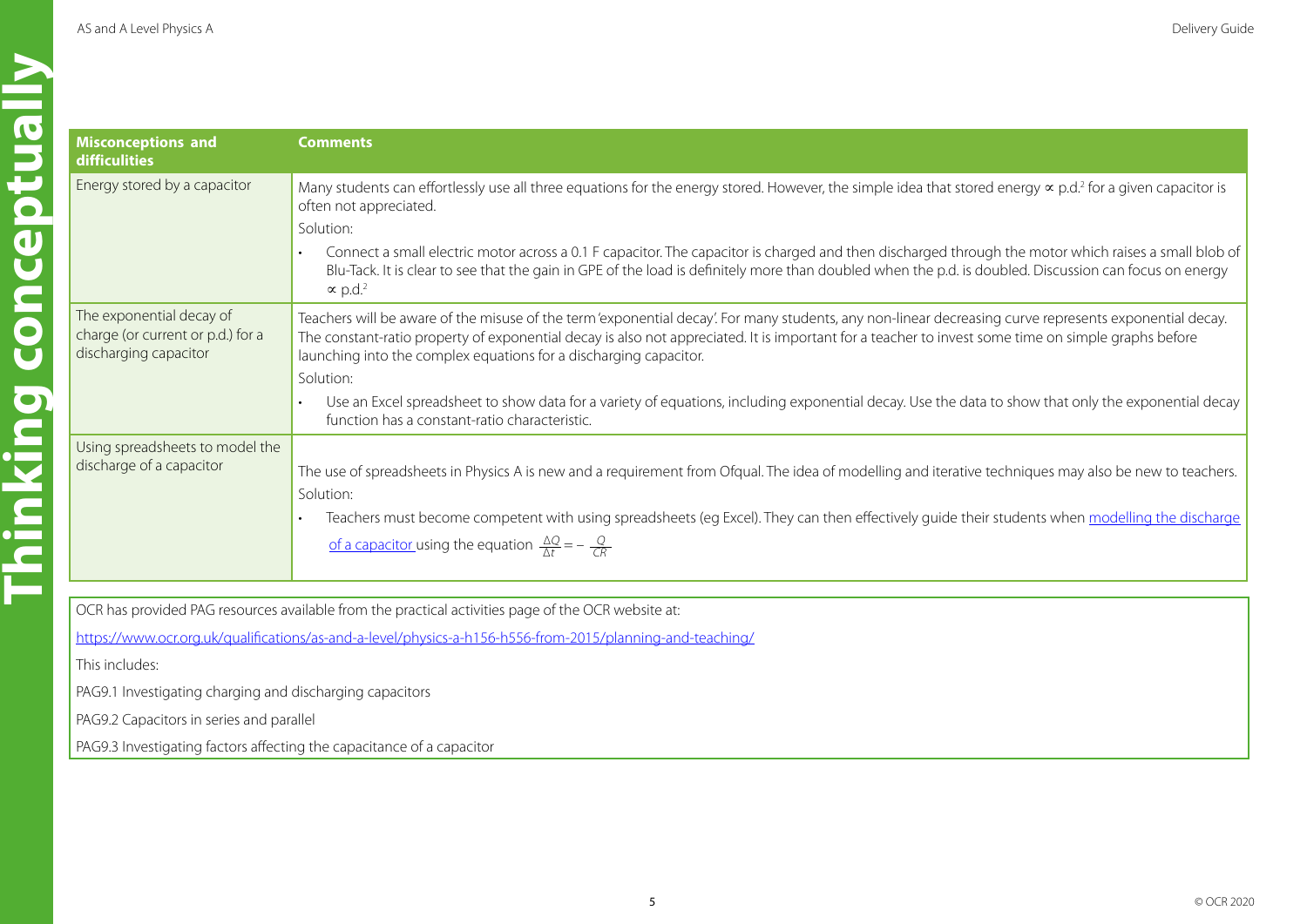<span id="page-5-0"></span>The following activities are designed for the students to reinforce key learning points in the topic of capacitors. The activities can either be done in class or as part of independent learning at home.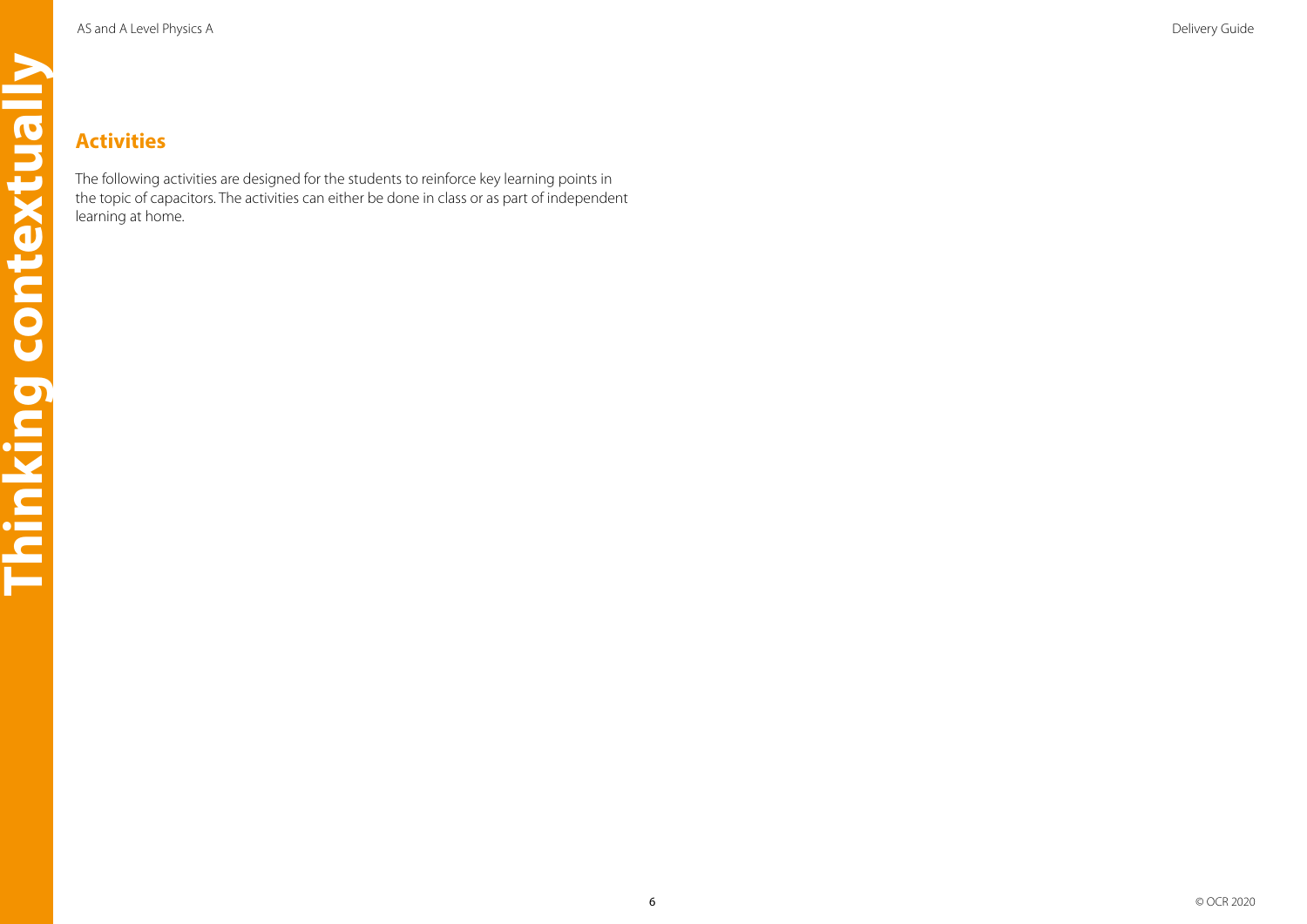#### <span id="page-6-0"></span>**Learner Activity 1**

#### **Core Activity: A book capacitor.**

[Learner Resource 1](#page-9-0) shows a capacitor made from two lengths of aluminium foil and a book. A multimeter is connected to the foils using crocodile clips. The multimeter is set to measure capacitance. This arrangement can be used to investigate how capacitance *C* is affected by the separation *d* between the capacitor plates.

The table shows the results collected by a student.

Thickness of 318 sheets of paper = 31 mm

- 1. Plot a graph of *C* against *d*-1 and draw a line of best fit.
- 2. Suggest a possible relationship between *C* and *d*.
- 3. The graph of *C* against *d*-1 does not pass through the origin because of possible zero errors with the meter and stray capacitance.

|               | Number of<br>sheets | $d/10^{3}$ m | $d^{1}/m^{1}$ | $C/10^{-9} F$ |  |
|---------------|---------------------|--------------|---------------|---------------|--|
|               | 18                  | 1.75         | 571           | 0.516         |  |
|               | 30                  | 2.92         | 342           | 0.318         |  |
|               | 60                  | 5.85         | 171           | 0.175         |  |
|               | 122                 | 11.89        | 84.1          | 0.099         |  |
| $\frac{1}{2}$ | 154                 | 15.01        | 66.6          | 0.085         |  |
|               | 217                 | 21.15        | 47.3          | 0.061         |  |
|               | بالدامي والمستقل    |              |               |               |  |

However, you can still use the gradient to determine an approximate value for the

 permittivity of paper. What is the gradient of the graph in terms of *ε* , the permittivity of paper, and the area *A* between the plates?

4. The cross-sectional area of each plate is  $3.1 \times 10^{-2}$  m<sup>2</sup>. Use the gradient to determine an approximate value of *ε*.

#### **Learner Activity 2**

#### **Core Activity: Analysis of charge stored by capacitors in series.**

The results shown for each circuit are from actual experiments conducted by a group of A level students. The suggestion made by the group is that 'in each circuit, the charge *Q* on each capacitor when connected in **series** is the same'.

Use your knowledge of electrical circuits, and the equation *Q* = *VC*, to confirm that the suggestion made by the group is correct.



#### **Extension work**

- 1. Explain why the charge stored by two capacitors in series is always the same.
- 2. What is the ratio of the potential differences across the two capacitors in terms of their capacitances?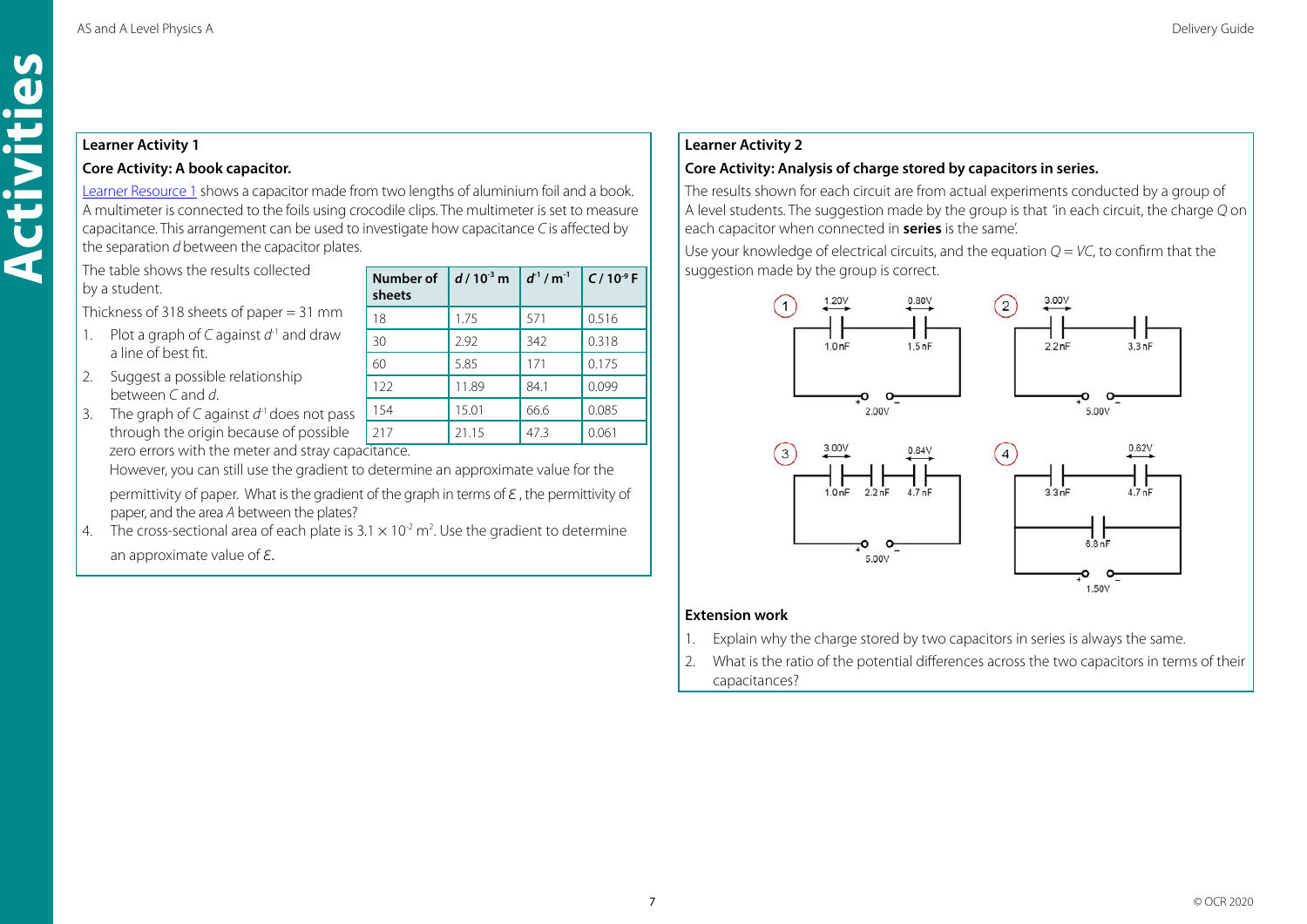#### **Learner Activity 3**

**Activities**

Activities

#### **Core Activity: Exponential decay.**

Graphs can convey lots of useful information. In A level Physics, you do need to know about exponential decay graphs. It is important not to confuse such graphs with other similar looking graphs, such as those

 $k$  and  $v - k$ produced by the equations  $y = \frac{k}{x}$  and  $y = \frac{k}{x^2}$ 

In this task you will learn about the constant-ratio property of an exponential decay function. The general equation for exponential decay is *y* = *k*e-*<sup>χ</sup>* , where *k* is a constant. For a given interval Δ*x*, the ratio of the *y* values will be a constant – hence the term *constantratio property*.

*k x k* The tables below shows the data for the three equations  $y = \frac{\kappa}{x}$ ,  $y = \frac{\kappa}{x^2}$  and  $y = ke^x$ .

| $\overline{1}$ |                    | Equation: $y = \frac{10}{x}$ Choose $\Delta x = 3.0$ |                                                   |
|----------------|--------------------|------------------------------------------------------|---------------------------------------------------|
| $\chi$         | $y = \frac{10}{x}$ | ratio = $\frac{new y value}{previous y value}$       |                                                   |
| 1.0            | 10.0               |                                                      |                                                   |
| 2.0            | 5.00               |                                                      |                                                   |
| 3.0            | 3.33               |                                                      |                                                   |
| 4.0            | 2.50               | ratio = $2.50/10.0 = 0.250$                          |                                                   |
| 5.0            |                    |                                                      | Complete the table.                               |
| 6.0            |                    |                                                      |                                                   |
| 7.0            |                    | $ratio =$                                            | Calculate the ratios; the first one has been done |
| 8.0            |                    |                                                      | for you.                                          |
| 9.0            |                    |                                                      | Is there a constant-ratio property? The answer    |
| 10.0           |                    | $ratio =$                                            | should be NO.                                     |

|                | Core Activity: Exponential decay continued. |                      |           |                                                        |                                         |
|----------------|---------------------------------------------|----------------------|-----------|--------------------------------------------------------|-----------------------------------------|
| $\overline{2}$ |                                             |                      |           | Equation: $y = \frac{10}{x^2}$ Choose $\Delta x = 2.0$ |                                         |
|                | $\chi$                                      | $y = \frac{10}{x^2}$ |           | ratio = $\frac{new y value}{previous y value}$         |                                         |
|                | 1.0                                         |                      |           |                                                        |                                         |
|                | 2.0                                         |                      |           |                                                        |                                         |
|                | 3.0                                         |                      | $ratio =$ |                                                        |                                         |
|                | 4.0                                         |                      |           |                                                        |                                         |
|                | 5.0                                         |                      | $ratio =$ |                                                        |                                         |
|                | 6.0                                         |                      |           |                                                        | Complete the table.                     |
|                | 7.0                                         |                      | $ratio =$ |                                                        | Calculate the ratios.                   |
|                | 8.0                                         |                      |           |                                                        | Is there a constant-ratio property? The |
|                | 9.0                                         |                      | $ratio =$ |                                                        | answer should be NO                     |
|                |                                             |                      |           |                                                        |                                         |

#### **Core Activity: Exponential decay continued**

3 Equation: *y* = 100e-*<sup>x</sup>* . Choose Δ*x* = 0.2 Complete the table. Calculate the ratios. Is there a constant-ratio property? The answer should be YES. *x*  $V = 100e^{-x}$ 0.10 0.20 0.30 0.40 0.50 0.60 0.70 0.80 0.90  $ratio =$ ratio = ratio = ratio = <u>mew y value</u> previous *y* value ratio =

Conclusion: In a given interval Δ*x*, the value of *y* decreases by the same factor. For the example 3 above, the value of *y* decreases to about 82% of its previous value.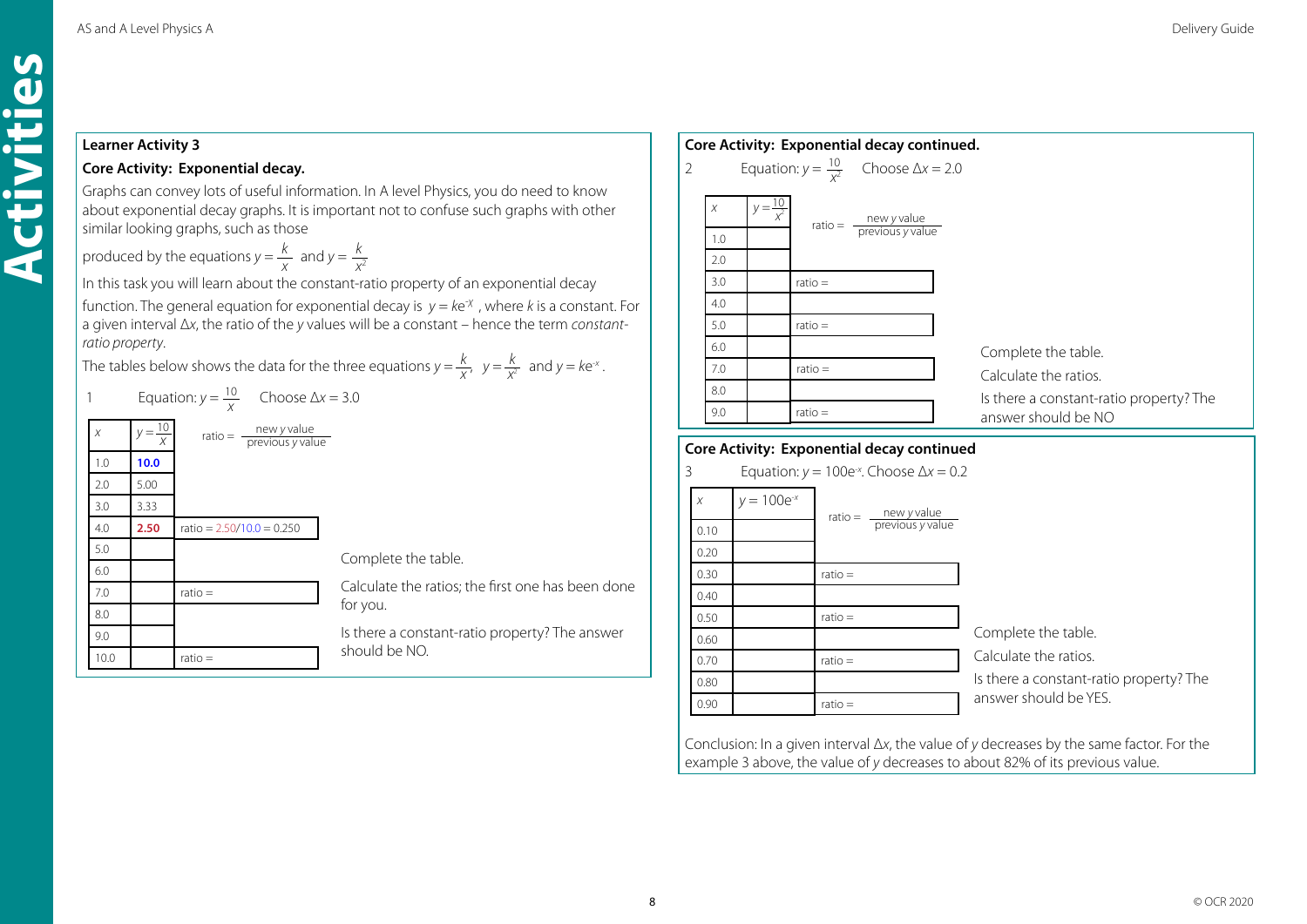#### **Learner Activity 3**

**Activities**

Activiti

 $\mathbf{M}$  $\overline{\mathbf{d}}$ 

#### **Core Activity: Interpreting current-time graph.**

This activity will show how you can extract useful information by carefully examining the current-time graph for a C-R circuit. It is important that you work in the correct units at all times.

An unmarked capacitor is discharged through an unmarked resistor, see Figure 1. The p.d. across the capacitor is 10.0 V at time  $t = 0$ .





Figure 2 shows a graph of current against time for this circuit.



- 1. Use the information provided at time *t* = 0 to determine the resistance *R* of the resistor. Hint: *V* = *IR at all times*.
- 2. Use the graph to determine the time constant of the circuit. Hint: *The current decreases to e<sup>-1</sup> of its initial value at a time equal to the time constant. Also, time constant = CR.*
- 3. Use the information given above to determine the value of the capacitance *C* of the capacitor.
- 4. Use the equation  $I = I_0 e^{i\phi}$  and a data point from the graph to show that the time constant is the same as 2 above. Hint:  $\ln I = \ln I_0 - \frac{t}{C}$ *CR*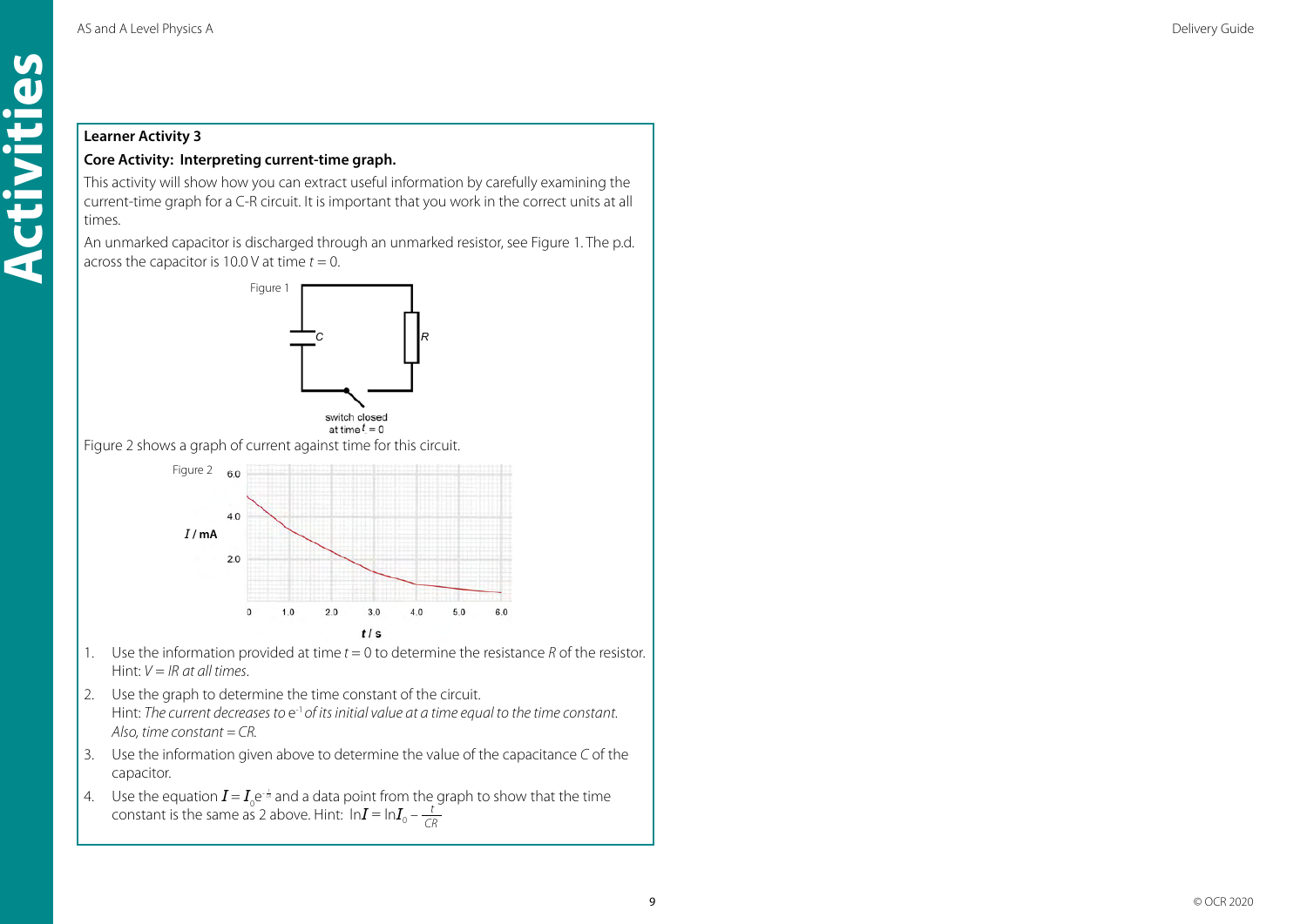**multimeter**

# <span id="page-9-0"></span>Example of a capacitor



**Foils acting as capacitor plates**